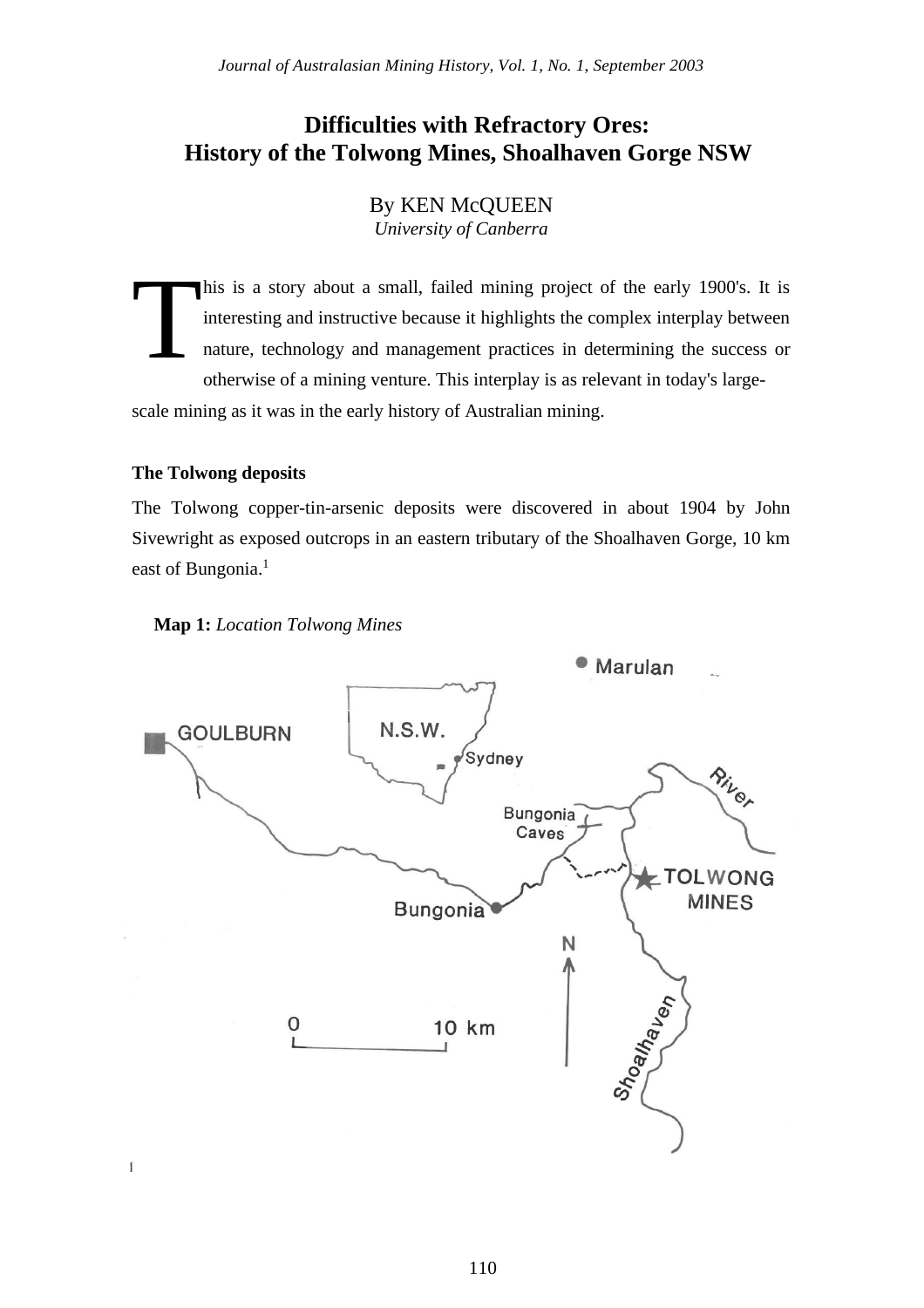Being narrow, rich lodes these deposits represented the style of mineralisation favourable for the low capital, labour intensive type of copper-tin mining of the early part of the twentieth century. The lodes or veins are of epigenetic hydrothermal origin. They occur in tightly folded Ordovician slates and sandstones in a region intruded by Carboniferous granites and minor dolerite dykes. The presence of abundant graptolite fossils in carbonaceous slates allowed the Ordovician rocks to be dated by T.S. Hall, 2 however at the time of discovery the age of the granite was more problematic. The lodes occupy dilational fracture systems which crosscut the Ordovician strata (Photo 1).

**Photo 1:** *General views, looking east, of the Tolwong treatment and smelting site on the Shoalhaven River, circa 1910.*



The top chimney is above the roasting kiln and arsenic collecting chambers, the lower chimney marks the reverberatory furnace and the lowermost building is the engine house and generator. The mine workings are up the steep gully to the right (photograph by W. Bennett in J.E. Carne, *The Tin Mining Industry and the Distribution of Tin Ores in New South Wales. Mineral Resources Geological Survey of NSW, 14,* Government Printer, Sydney, 1911

The main Tolwong lode dips 30º SW over a length of at least 750m and varied in thickness from 5cm up to 3m, with the greatest thickness in sections where the host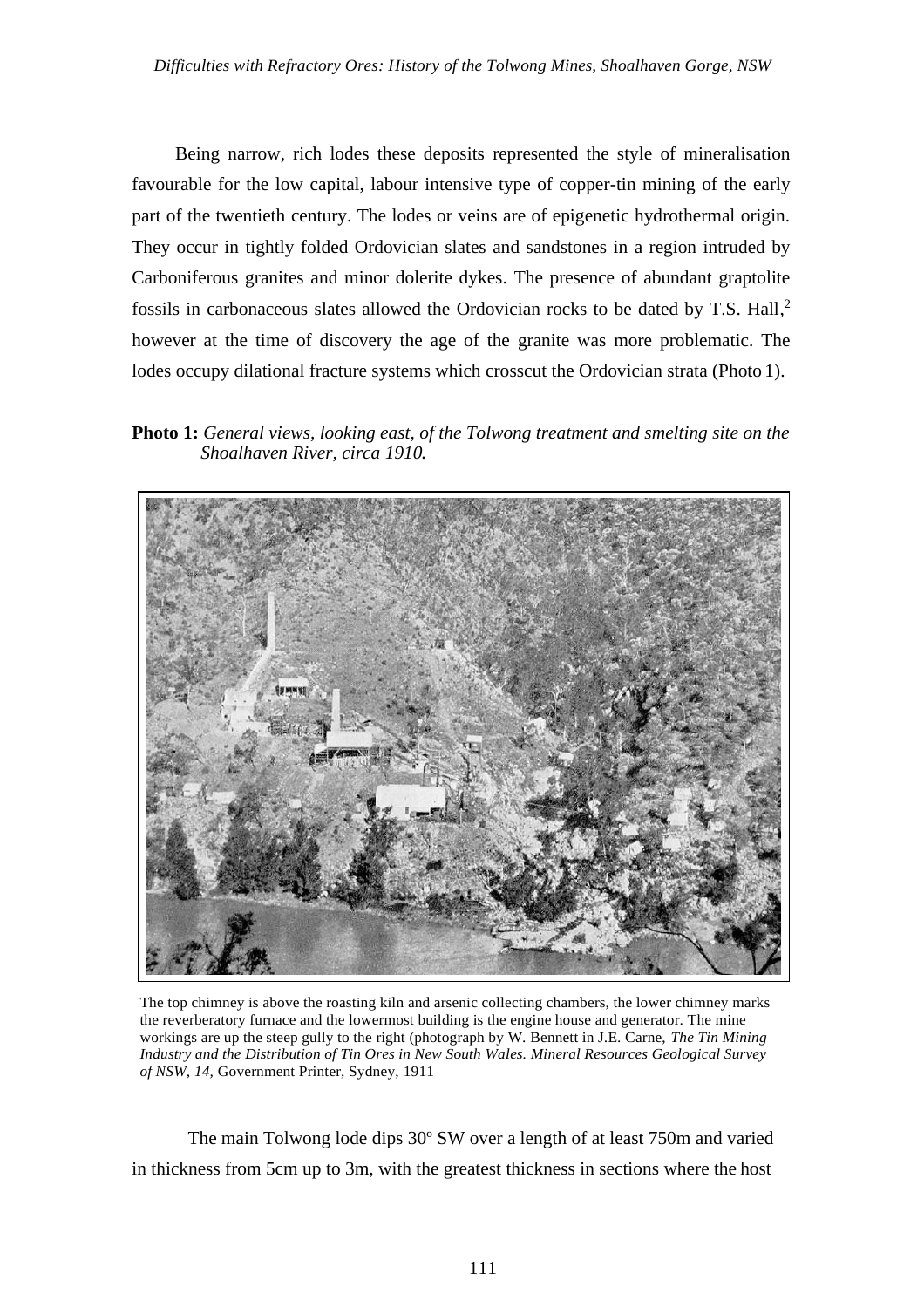fractures cut thick quartzite beds.<sup>3</sup> This pinching and swelling in both vertical and horizontal directions has resulted in the main ore bodies occurring as a number of lenses. Lode outcrops occur on both sides of a precipitous gully, which has dissected the lode roughly in the direction of dip (Figure 1). The main minerals in the ore include abundant arsenopyrite with lesser amounts of stannite, chalcopyrite and galena, and minor sphalerite, pyrite, tetrahedrite and bournonite. Contained elements include copper, tin, zinc, lead, silver, trace gold, arsenic and sulfur. Quartz and fluorite are common gangue minerals. The mineralisation shows only minor surface weathering, with fresh sulfides at the surface and limited development of malachite and oxidation of arsenopyrite. Limited oxidation and supergene enrichment reflect rapid mechanical erosion and the deeply incised nature of the bedrock in the steep terrain. A survey by the author and students in 1995 revealed a well defined stream sediment geochemical anomaly in As, Zn and Cu extending down the gully from the mining area and for more than 1km along the Shoalhaven River.

## **History of Mining**

In 1907 the Tolwong Mineral Company was formed to exploit the deposits for arsenic, copper and tin. The company was established with 60,000 shares at a nominal 2 shillings per share, with 45,000 shares issued privately to the original company and 15,000 shares held in reserve. Up until 1910, 5,100 additional shares were issued at various premiums up to 16s 6d raising £2,600 to apply to development and plant.<sup>4</sup> A head office was established in the Lombard Chambers, 107 Pitt Street, Sydney and Mr William Tarleton was the Company's manager, accountant and auditor. The resident managing director was Mr Frederick Bennett and other members of the board were at various times Messrs Fitzwilliam Wentworth, W. Bennett, J.P. O'Neill and possibly J. Bennett, A.E. Nash and E.Y. Mills. Mr R. Gregory was engaged as consulting engineer in 1910.<sup>5</sup>

Between 1907 and 1909, the main Tolwong lode was explored and opened up by numerous small workings, underlay shafts and several interconnected tunnels. Typical ore assayed 6-10 per cent copper, 2-5 per cent tin, 1-15 per cent As, 30-60 g/t silver and a trace of gold.<sup>6</sup> A quantity of ore was shipped by a German firm on an agreed assay of 11.22 per cent copper and 8.98 per cent tin, for which an advance of £10 per ton was obtained.<sup>7</sup> In a report to the directors of the company in 1909, J.V. Vale painted a highly optimistic picture of the deposit and its future. He concluded: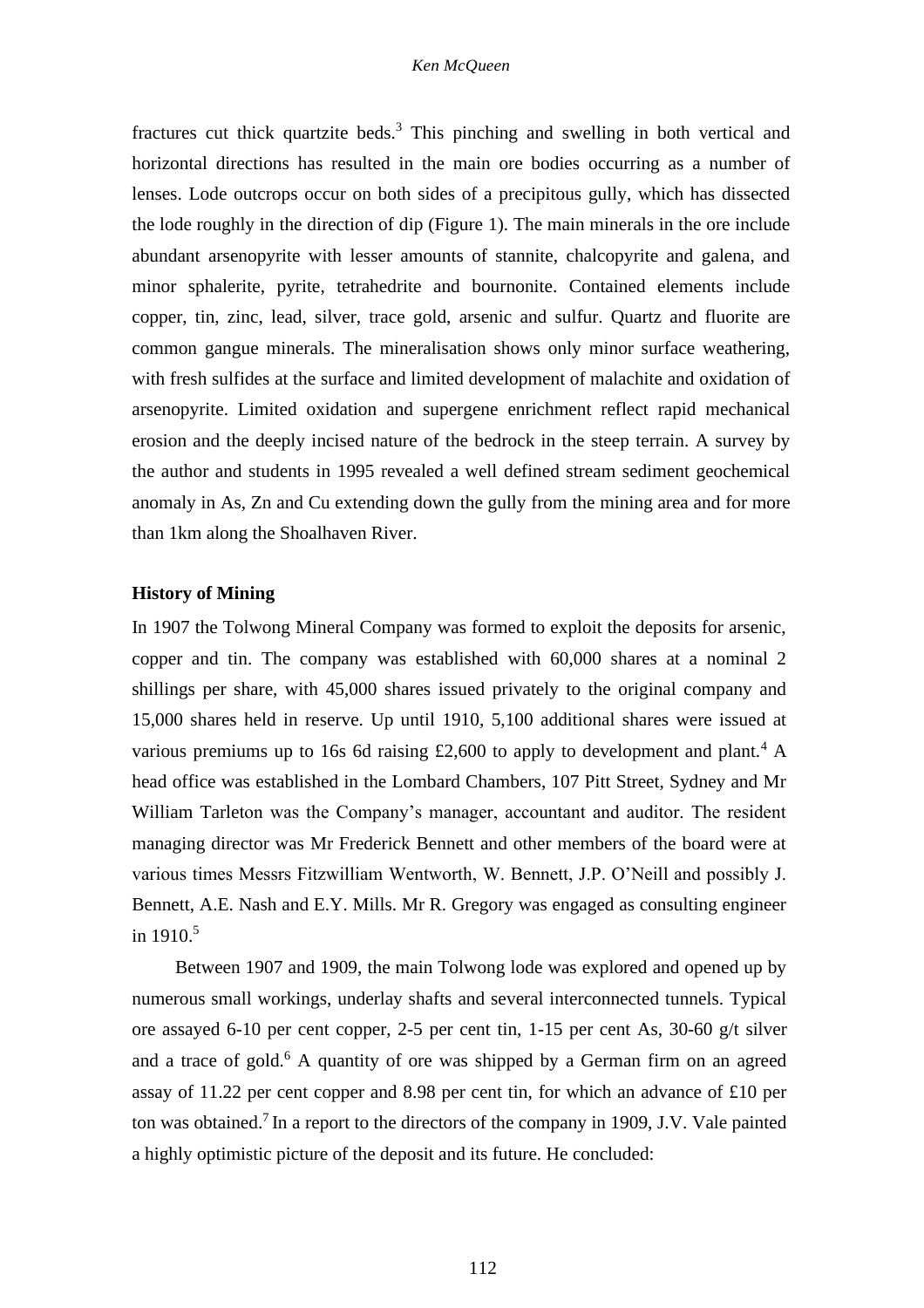the property as it now stands is a highly payable one, from which heavy dividends can be expected, but the possibilities are so great that I would hardly care to venture an opinion as to the future developments. I can only say that I have never inspected or seen a property that shows such great promise.<sup>8</sup>

Difficulties with the steep terrain were overcome by using two aerial tramways, one from the top of Shoalhaven Gorge to a treatment plant 520m below on the opposite side of the river and a second designed to transport ore from the mines, high up the tributary Tolwong Gorge, to the plant (Photo 1 and Figure 1). The main aerial tramway from an access road on the west side of the gorge to the plant site was partially operational by early 1910 and used to lower equipment and materials under gravity in loads of up to eight tonnes. The second tramway from the mine workings to the plant was completed soon after. Eventually both tramways were electrically powered by separate motors, one of 25 and the other of 15 brake horsepower. Electricity generation was by a 115 horsepower cross compound steam engine and an 80 kw, 500 volt generator. Electrically driven crushing equipment, including May's rockbreakers and rolls, was also installed by the end of 1910.<sup>9</sup> Local timber was used as fuel. Limestone for smelting flux appears to have been brought in from South Marulan.

The presence of stannite as the major copper-tin mineral was unusual and led the company to model their smelting plant on the Oonah Proprietary at Zeehan in Tasmania where similar stannite-bearing ores had been encountered and were being experimentally treated. A wood-fired reverberatory furnace and Leggo roasting plant, complete with arsenic collection chambers, were constructed at the site between 1909 and 1910. The roasting process was an important adjunct to smelting to remove the deleterious arsenic from the ore. It also allowed the arsenic to be recovered for sale. The reverberatory furnace was capable of treating 90 to 100 tonnes of ore per week. Initially it was proposed to produce two mattes (impure metal sulfide alloys) from the smelting, for shipment and further refining.<sup>10</sup> These were presumably a copper-rich and a tin-rich matte.

Ore production commenced in 1910 and at this stage the average number of men employed at the site was sixty.<sup>11</sup> The miners were working three shifts a day and a small tent settlement was established around the works.<sup>12</sup> By early 1911, 725 tonnes of ore had been stockpiled over a six month period of mining. The first attempts at smelting were in 1911 when approximately 350 tonnes of ore were smelted for production of 10 tonnes of 55 per cent copper matte worth £237, including £20 for silver content.<sup>13</sup> Smelting at the site appears to have been abandoned at this stage with attention focused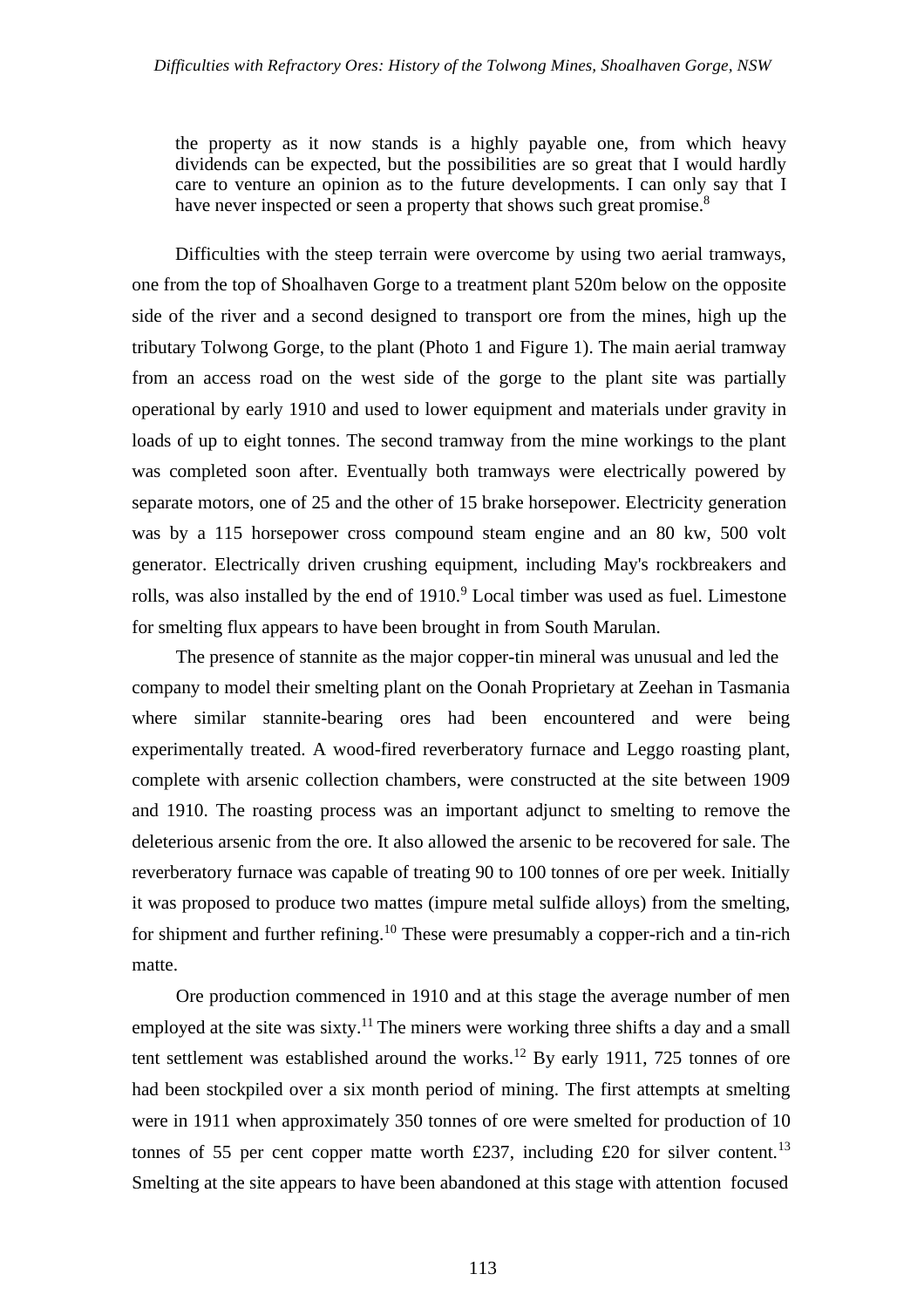on arsenic oxide production from roasting of the ore and sale of the roasted product for smelting elsewhere.<sup>14</sup> Parcels of ore, roasted concentrate and other products were transported by aerial tramway to an ore discharge station at the top of the gorge and then by road to the railway line at Marulan. The company maintained an office in Marulan, with a telephone connection to the mine site.

Three subsidiary companies, Tolwong Minerals North Company, Tolwong South Extended Company and the Tolwong Block-Up Mineral Company were set up in 1910 to explore areas around the main Tolwong lode and to attract additional capital from investors. In 1910, J.P. O'Neil, the mine manager of the Tolwong Block-Up Mineral Company, reported a vein 9-18 cm wide containing black tin oxide (cassiterite) ore.<sup>15</sup> A small amount of copper-lead-zinc-silver ore was produced by the Tolwong Block-Up Company in 1911 and shipped to Cockle Creek for treatment, returning £374.<sup>16</sup> There is no recorded production from the other subsidiaries.

## **Failure of the Operation**

Production from the Tolwong mines continued sporadically until June 1912 when the Tolwong Mineral Company went into liquidation after expenditure of £23,000 on plant and development of the mines.<sup>17</sup> In early August 1912 the company applied to the Goulburn Mining Warden's Court for a suspension of labour conditions due to the liquidation. In the application the company noted that 100 tonnes of ore had been shipped to England for further testing and when the results were known the property would be put on the market.<sup>18</sup> In 1913 it was reported that a new process for treating the ore might be tried but this would require a new plant and the property would need to be thoroughly tested first.<sup>19</sup> No further work was reported from the main site, although minor work continued on some adjacent sites until 1916. Total ore production from all the deposits was probably less than 1,500 tonnes. The limited tonnage and refractory nature of the ore at Tolwong, and in particular the presence of stannite as the main copper-tin mineral, were major factors in the failure of the venture. Insufficient proving up of the lodes before erection of the treatment plant and other expensive surface installations contributed to the loss. After a visit to the site in October 1910, Assistant Government Geologist J.E. Carne, noted that proper prospecting and testing of the lodes, recommended by him in July 1908, had not preceded, or at least, kept pace, with surface expenditure. He also pointed out that: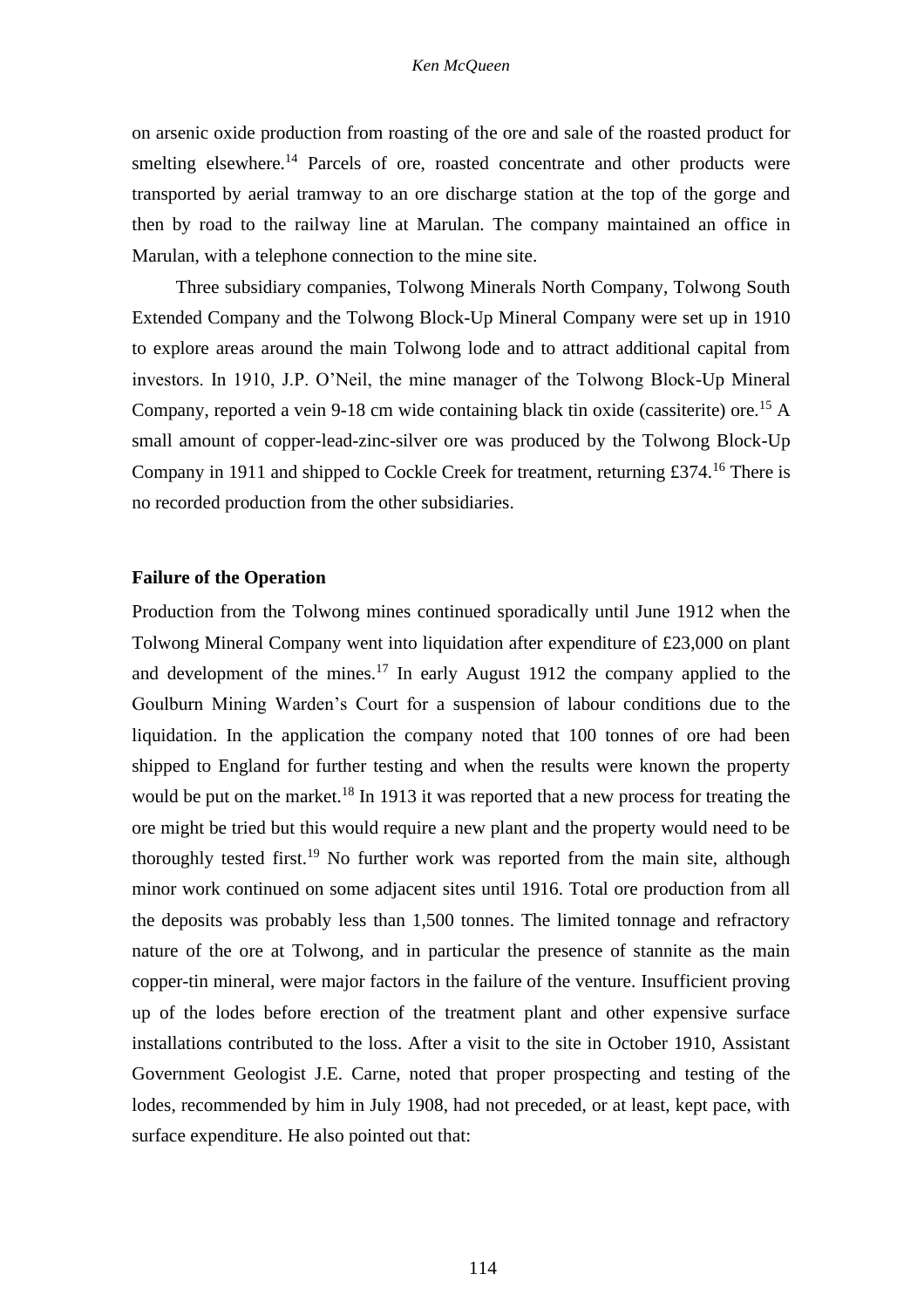in view of the complex and hitherto unsolved problem of stannite metallurgy, it was perhaps unwise to model a smelting plant on the slender evidence afforded by the experimental efforts of the Oonah Proprietary.<sup>20</sup>

Most tin ores contain cassiterite (tin oxide) which can generally be easily concentrated by gravity separation before reduction to metallic tin by smelting. The combination of copper and tin in stannite (a sulfide mineral, also known colloquially as tin pyrites or bell-metal ore) makes it impossible to physically separate the copper and the tin before smelting. Until the discovery of stannite-rich ores in Australia, the very minor amounts of stannite encountered in other tin ores, for example in Cornwall, were discarded as tin ore and sold as copper ore. Experimental smelting of stannite-rich ore appears to have been first attempted at the Conrad Mines, Howell, New South Wales and later at Zeehan, Tasmania.<sup>21</sup> Methods developed generally resulted in significant loss of tin to the slag and formation of a metallic matte of copper-tin-silver, saleable and treatable only as tin-silver or copper-silver. This meant that the full value of the ore could not be realised.

Since the early 1900's several companies, including Placer Prospecting Pty Ltd in 1965-66 and the Broken Hill Proprietary Company in 1971, have assessed the prospectivity of the Tolwong lodes and surrounding area.<sup>22</sup> The size and style of the known mineralisation have been consisidered unsuitable for large-scale modern mining. Placer Prospecting concluded that prospects of a large tonnage of ore are small and development costs would be high. No further interest is recommended in the area.<sup>23</sup>

## **The Ore Complexity**

Early observations of the Tolwong ores and assaying of selected samples collected by J.E. Carne first revealed the presence of tin in stannite, in addition to the copper ore recognised by the miners. $24$  Carne also predicted that the metallurgy would be complex and difficult.<sup>25</sup> Detailed microscopic studies of three specimens of Tolwong ores were carried out by F.L. Stillwell of CSIR (now CSIRO) in 1929. He confirmed the presence of stannite, arsenopyrite, chalcopyrite, as well as minor tetrahedrite, sphalerite, galena and hematite and described some of the complexity of the ore textures, particularly the fine-scale exsolution intergrowth of chalcopyrite in stannite.<sup>26</sup>

Detailed mineragraphic studies by the present author of samples from some of the lodes, the dumps and the ore stockpile have confirmed the complex nature of the Tolwong ore assemblage and its likely refractory nature. The dominant ore minerals in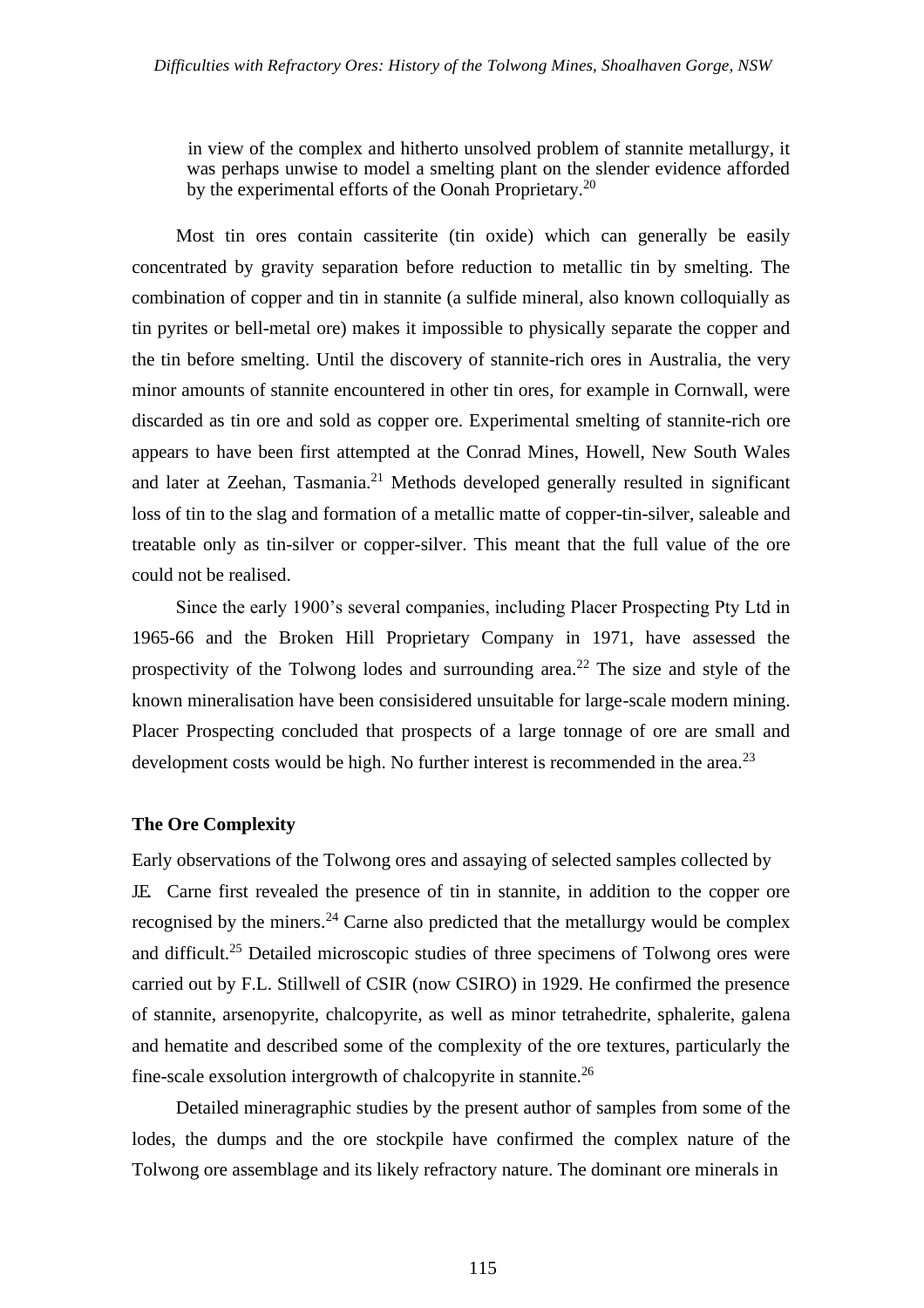#### *Ken McQueen*

most of these samples are arsenopyrite and stannite. The bulk composition of the ores is also consistent with the observed dominance of arsenopyrite and stannite, with a contribution of copper from chalcopyrite (Figure 2). At the microscale there is intimate intergrowth of chalcopyrite and galena with abundant arsenopyrite and replacement and intergrowth of sphalerite by stannite. Chalcopyrite also occurs as numerous small inclusions in sphalerite (chalcopyrite disease) and in stannite (Figure 3). Electron microprobe analysis of some of the ore mineral has established their compositional characteristics (Table 1). Small amounts of silver are hosted by minor tetrahedrite (up to 4 wt percent) and possibly also in more abundant galena. The stannite has no detectable silver. The fine-scale and complex intergrowth of these minerals would have further complicated the metallurgy and also rendered gravity or magnetic separation of the different minerals, if it had been attempted, almost impossible.

Observations on the slag produced by smelting at the site revealed the presence of abundant magnetite, probably reflecting the low sulfur content of the roasted smelter feed and also the very low pyrite content of the initial ore. The high magnetite content of the slag would have increased its viscosity and made it more difficult for the metalbearing matte to separate.<sup>27</sup> Also in the slag there are numerous small inclusions of copper sulfides (chalcocite and covellite) and several different white and grey metallic phases, indicating that a significant metal component (possibly including tin) did not separate from the slag during smelting. This suggests smelting problems that may have contributed to the decision to abandon smelting at the site.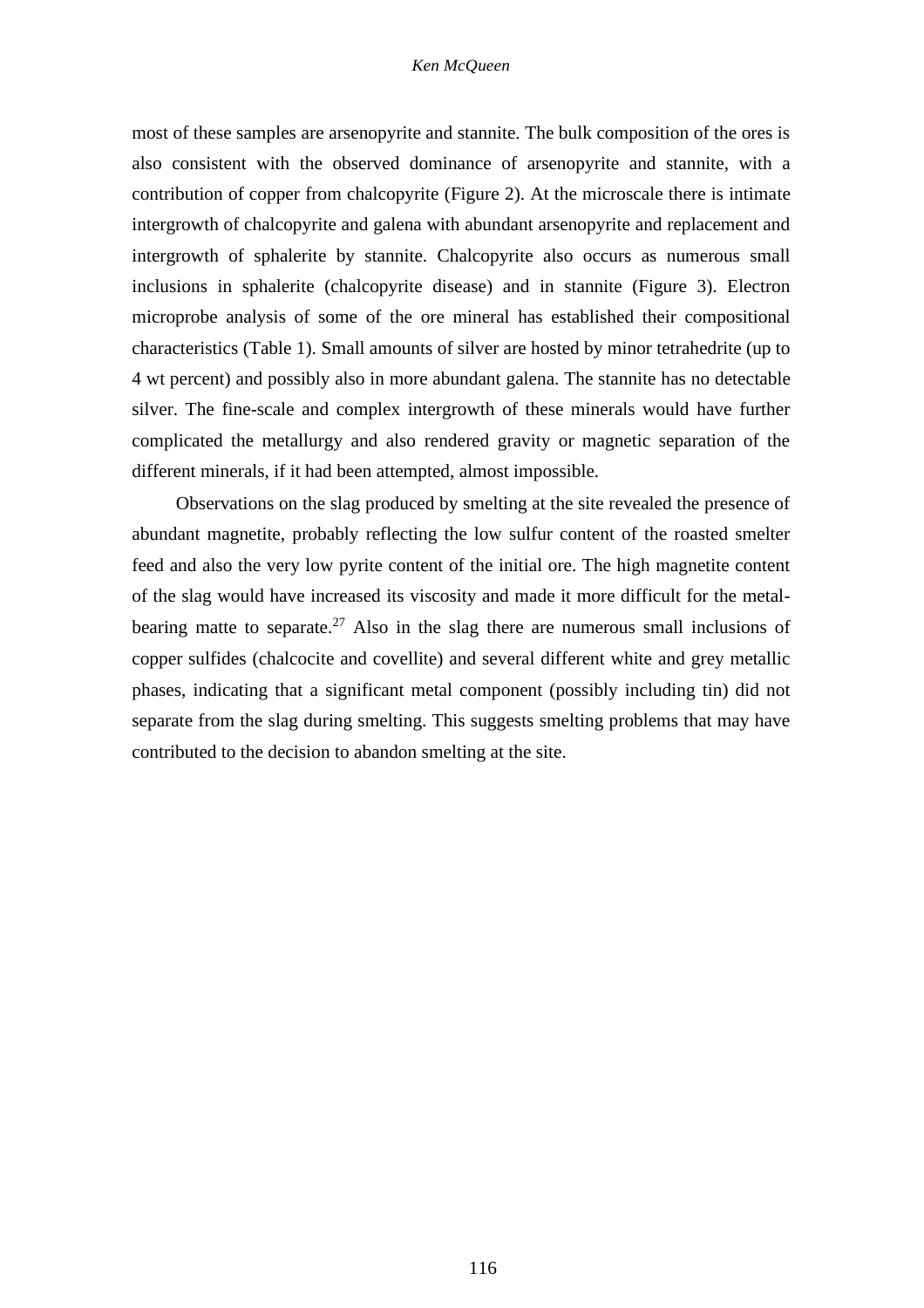

Source: 'Mine Manager's Plans', J.E. Carne, The Tin Mining Industry and the Distribution of Tin Ores in New South Wales, Mineral Resources Geological Survey of NSW, 14, Government printer, Sydney, 1911.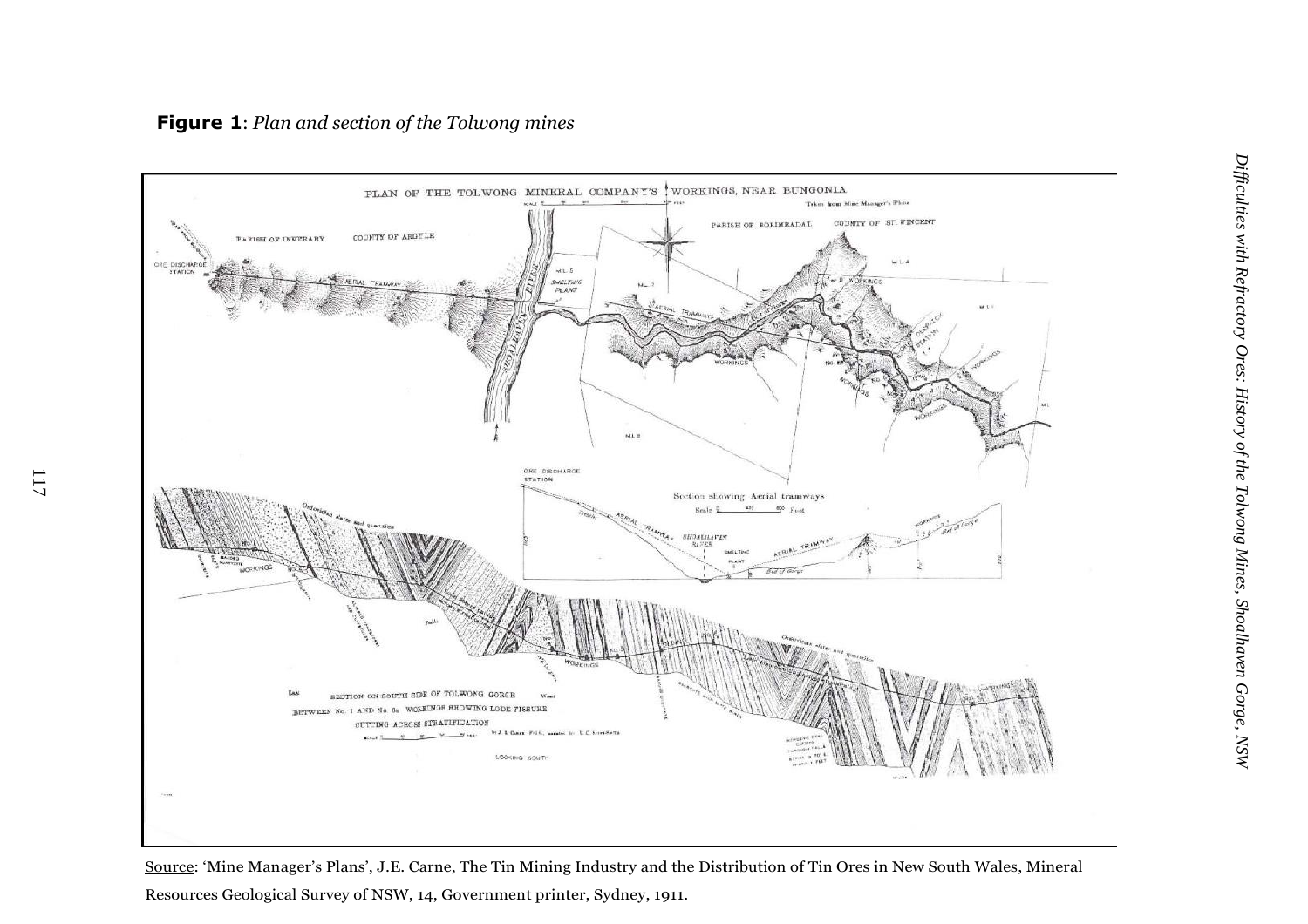#### *Ken McQueen*

**Figure 2:** *Plots showing 'average' bulk ore compositions and ore mineral compositions from electron microprobe analyses (wt%). These plots show the dominance of arsenopyrite and stannite as the main ore constituents with a minor and variable contribution of copper from chalcopyrite.*



Source: from original mine assay data reproduced in, J.E. Carne, *The Tin Mining Industry and the Distribution of Tin Ores in New South Wales. Mineral Resources Geological Survey of NSW, 14,*  Government Printer, Sydney, 1911

| Wt%   | 1.    | 2.     | 3.     | 4.     | 5.    | 6.    | 7.    | 8.     |
|-------|-------|--------|--------|--------|-------|-------|-------|--------|
| Cu    | 27.94 | 28.16  | 28.02  | 29.58  | 34.84 | 33.57 | 31.56 | 45.77  |
| Fe    | 6.11  | 7.20   | 8.02   | 12.99  | 3.15  | 3.90  | 4.65  |        |
| Zn    | 6.74  | 7.58   | 5.62   |        | 4.40  | 3.49  | 3.29  |        |
| Ag    | 0.04  | 0.04   | 0.04   |        | 0.72  | 3.19  | 3.93  |        |
| Sn    | 28.48 | 28.25  | 29.06  | 27.61  | 0.16  | 0.37  | 0.12  |        |
| As    | 0.03  | 0.03   | 0.03   |        | 3.50  | 5.15  | 5.27  |        |
| Sb    | 0.03  | < 0.03 | < 0.03 |        | 27.74 | 25.07 | 25.54 | 29.22  |
| S     | 30.25 | 30.37  | 30.16  | 29.82  | 25.26 | 25.08 | 24.65 | 25.01  |
| Total | 99.52 | 101.56 | 100.88 | 100.00 | 99.77 | 99.82 | 99.01 | 100.00 |

| <b>Table 1:</b> Representative analyses of stannite and tetrahedrite from the Tolwong deposits |  |
|------------------------------------------------------------------------------------------------|--|
| compared to 'ideal' compositions for these minerals.                                           |  |

Source**:** J.W. Anthony, R.A. Bideaux, K.W. Bladh and M.C. Nichols, *Handbook of Mineralogy: Volume 1, Elements, Sulfides, Sulfosalts*, Mineral Data Publishing, Tuscon, 1990, pp. 490, 526.

Notes**:** 1-3. Electron microprobe analyses of stannite from dump samples, Tolwong mines. 4. Composition of pure stannite (Cu<sub>2</sub>FeSnS<sub>4</sub>). <sup>35</sup> 5-7. Electron microprobe analyses of tetrahedrite

from dump samples, Tolwong mines. 8. Composition of pure tetrahedrite  $(Cu_{12}Sb_4S_{13})$ . <sup>36</sup>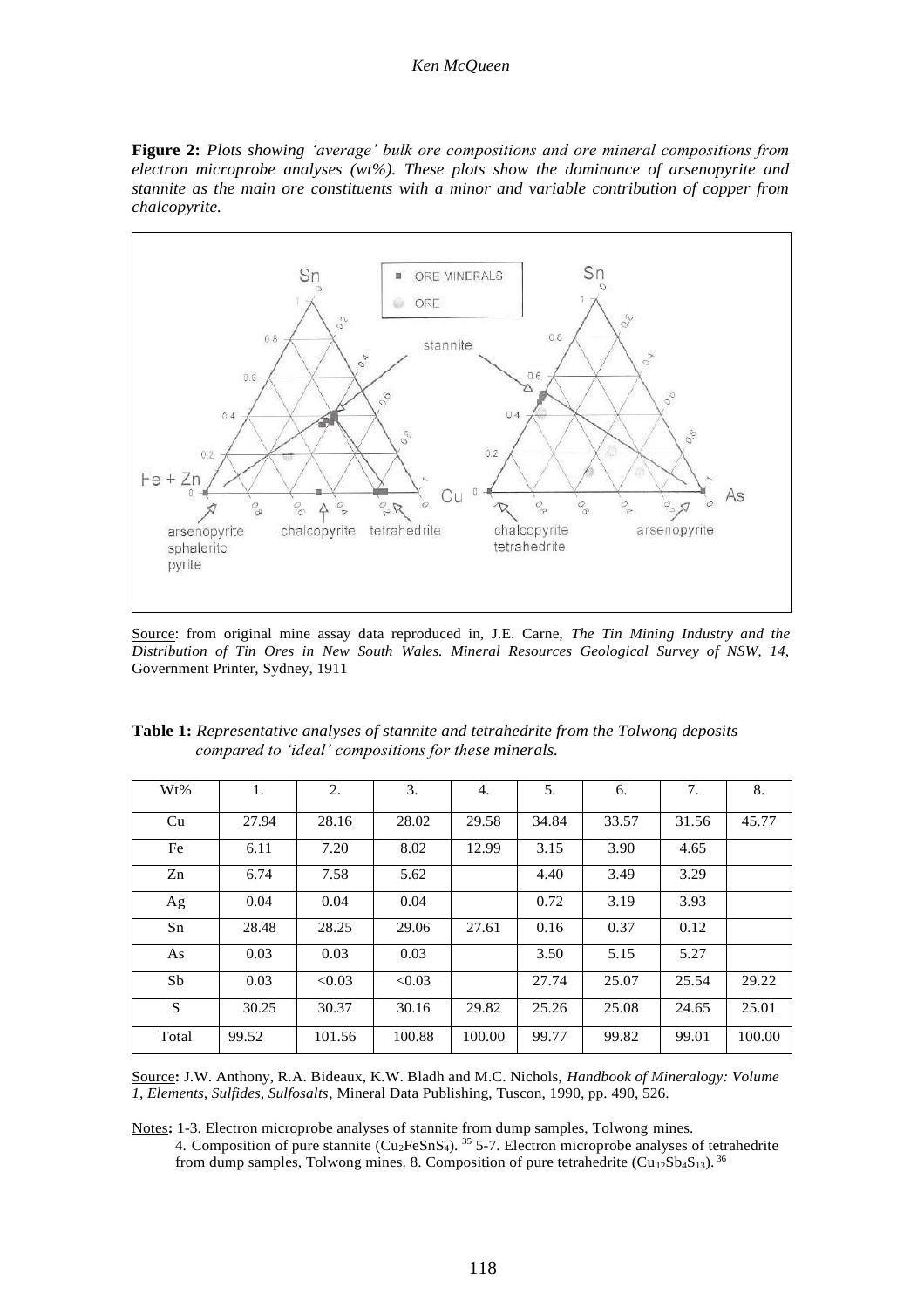# **Figures 3A & 3B:**

*Photomicrographs of ore textures in samples from the Tolwong mineralisation, showing the complex intergrowth of refractory minerals. Width of field is 2.5mm.*

# **Photomicrograph A**



**A.** Arsenopyrite (white, lower left and top) with sphalerite and rimmingstannite (darker greys centre and left). Sample TW953.

# **Photomicrograph B**



**B.** Tetrahedrite (left), arsenopyrite (white, top left) with minor galena and stannite (centre) and sphalerite with small inclusions of stannite and stannite (centre) and sphalerite with small inclusions of stannite and chalcopyrite (at right). Sample TW 951.